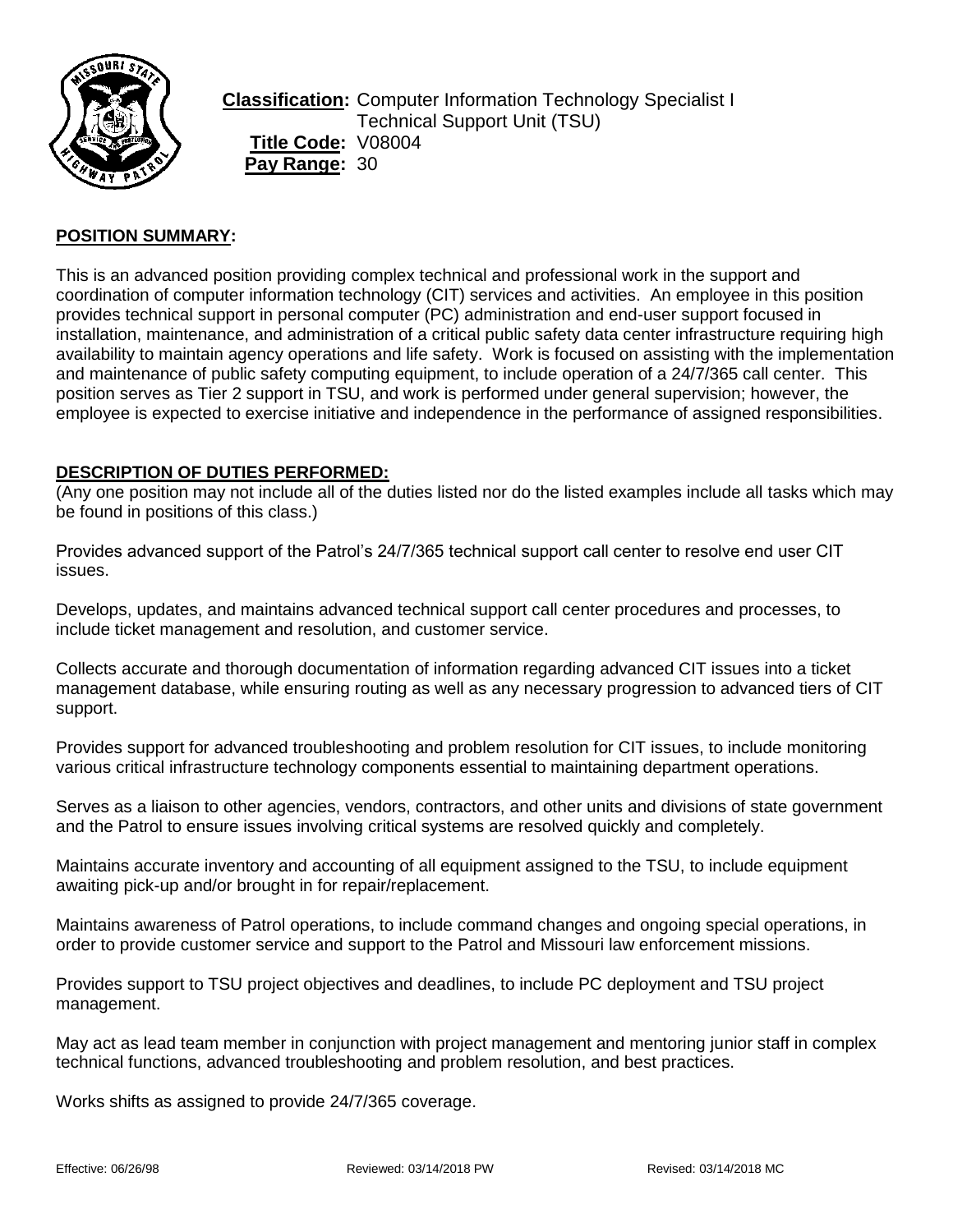**Classification:** Computer Information Technology Specialist I Technical Support Unit (TSU) **Title Code:** V08004 **Pay Range:** 30 **Page 2 Page 2 Page 2 Page 2 Page 2** 

Performs other related work as assigned.

## **REQUIRED KNOWLEDGE, SKILLS, AND ABILITIES:**

Thorough knowledge of the general operating principles and capabilities of data processing hardware and software.

Thorough knowledge of PC and operating system administration, as well as system analysis, troubleshooting, testing, and documentation.

Thorough knowledge of general office practices and procedures.

Thorough knowledge of customer service fundamentals, to include problem resolution, empathy, critical thinking and proper documentation of issues.

Thorough knowledge of technical call center industry best practices and continuing trends and developments in computer hardware and software.

Considerable knowledge of software reference libraries and related utility programs.

Considerable knowledge of computer security systems and procedures.

Considerable knowledge of file back-up, restore and archival processes, and principles of disaster recovery.

Considerable knowledge of computer operating systems and various computer platforms.

Working knowledge of the agency's automated information systems.

Working knowledge of the agency's functions and their interrelationships.

Working knowledge of the information strategic planning process.

Working knowledge of the systems management process.

Possess excellent customer service and communication skills.

Possess good organizational skills.

Possess research and analysis skills.

Ability prepare and interpret end-user and PC support related documentation.

Ability to prepare and maintain standards, policies, procedures, guidelines and technical manuals.

Ability to troubleshoot and resolve hardware and/or software problems.

Ability to operate basic office equipment as detailed in the description of duties.